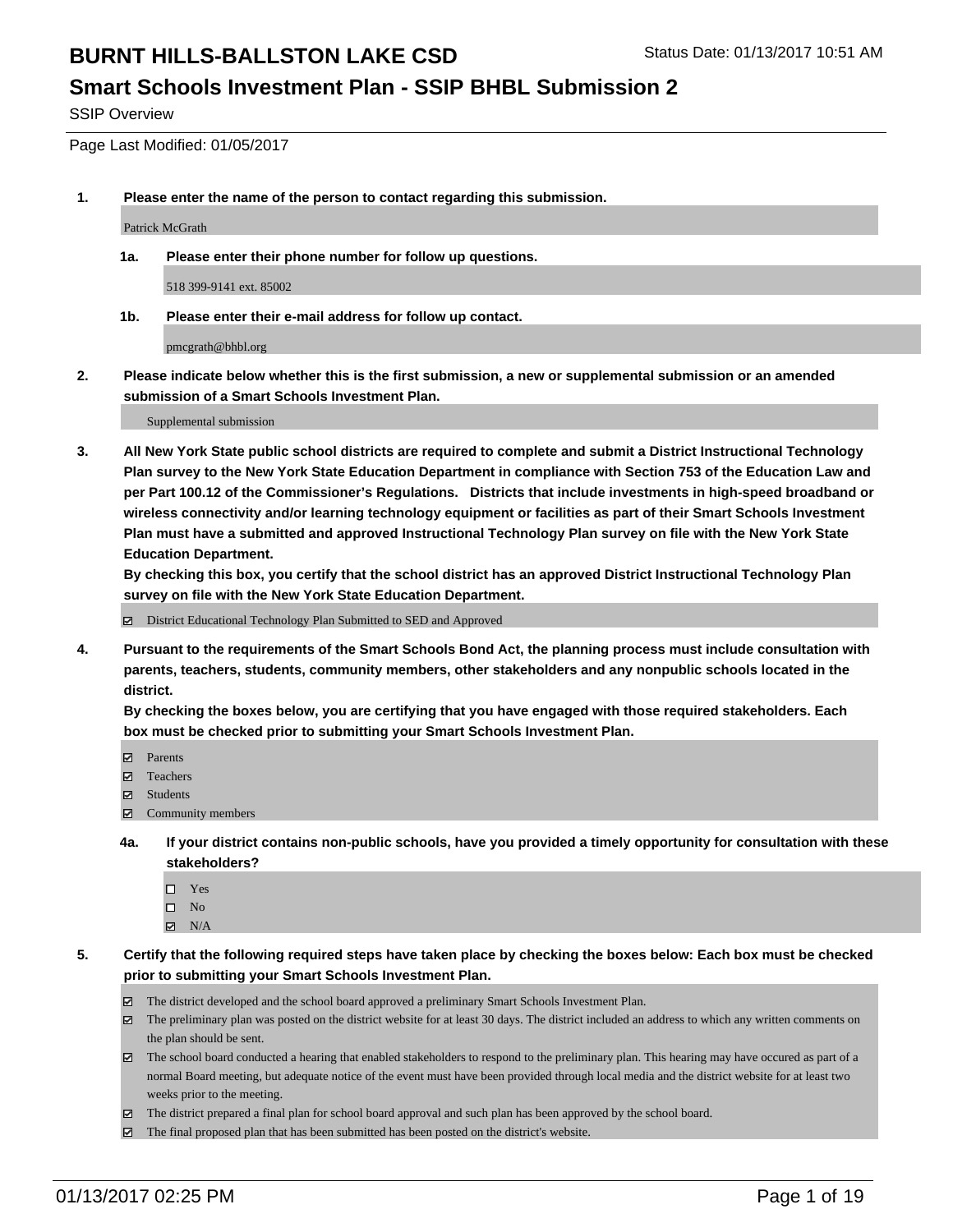### **Smart Schools Investment Plan - SSIP BHBL Submission 2**

SSIP Overview

Page Last Modified: 01/05/2017

**5a. Please upload the proposed Smart Schools Investment Plan (SSIP) that was posted on the district's website, along with any supporting materials. Note that this should be different than your recently submitted Educational Technology Survey. The Final SSIP, as approved by the School Board, should also be posted on the website and remain there during the course of the projects contained therein.**

BHBLSmartSchoolsInvestmentPlan2016.pdf BHBLSmartSchoolsInvestmentPlan2016.pdf

**5b. Enter the webpage address where the final Smart Schools Investment Plan is posted. The Plan should remain posted for the life of the included projects.**

https://sites.google.com/a/bhbl.org/tech-plan/

**6. Please enter an estimate of the total number of students and staff that will benefit from this Smart Schools Investment Plan based on the cumulative projects submitted to date.**

3,600

**7. An LEA/School District may partner with one or more other LEA/School Districts to form a consortium to pool Smart Schools Bond Act funds for a project that meets all other Smart School Bond Act requirements. Each school district participating in the consortium will need to file an approved Smart Schools Investment Plan for the project and submit a signed Memorandum of Understanding that sets forth the details of the consortium including the roles of each respective district.**

 $\Box$  The district plans to participate in a consortium to partner with other school district(s) to implement a Smart Schools project.

**8. Please enter the name and 6-digit SED Code for each LEA/School District participating in the Consortium.**

| Partner LEA/District | <b>ISED BEDS Code</b> |
|----------------------|-----------------------|
| (No Response)        | (No Response)         |

**9. Please upload a signed Memorandum of Understanding with all of the participating Consortium partners.**

(No Response)

**10. Your district's Smart Schools Bond Act Allocation is:**

\$1,900,404

**11. Enter the budget sub-allocations by category that you are submitting for approval at this time. If you are not budgeting SSBA funds for a category, please enter 0 (zero.) If the value entered is \$0, you will not be required to complete that survey question.**

|                                       | Sub-<br>Allocations |
|---------------------------------------|---------------------|
| School Connectivity                   | $\overline{0}$      |
| Connectivity Projects for Communities | $\Omega$            |
| <b>Classroom Technology</b>           | 376,800             |
| Pre-Kindergarten Classrooms           | $\overline{0}$      |
| Replace Transportable Classrooms      | $\mathbf 0$         |
| High-Tech Security Features           | 0                   |
| Totals:                               | 376,800             |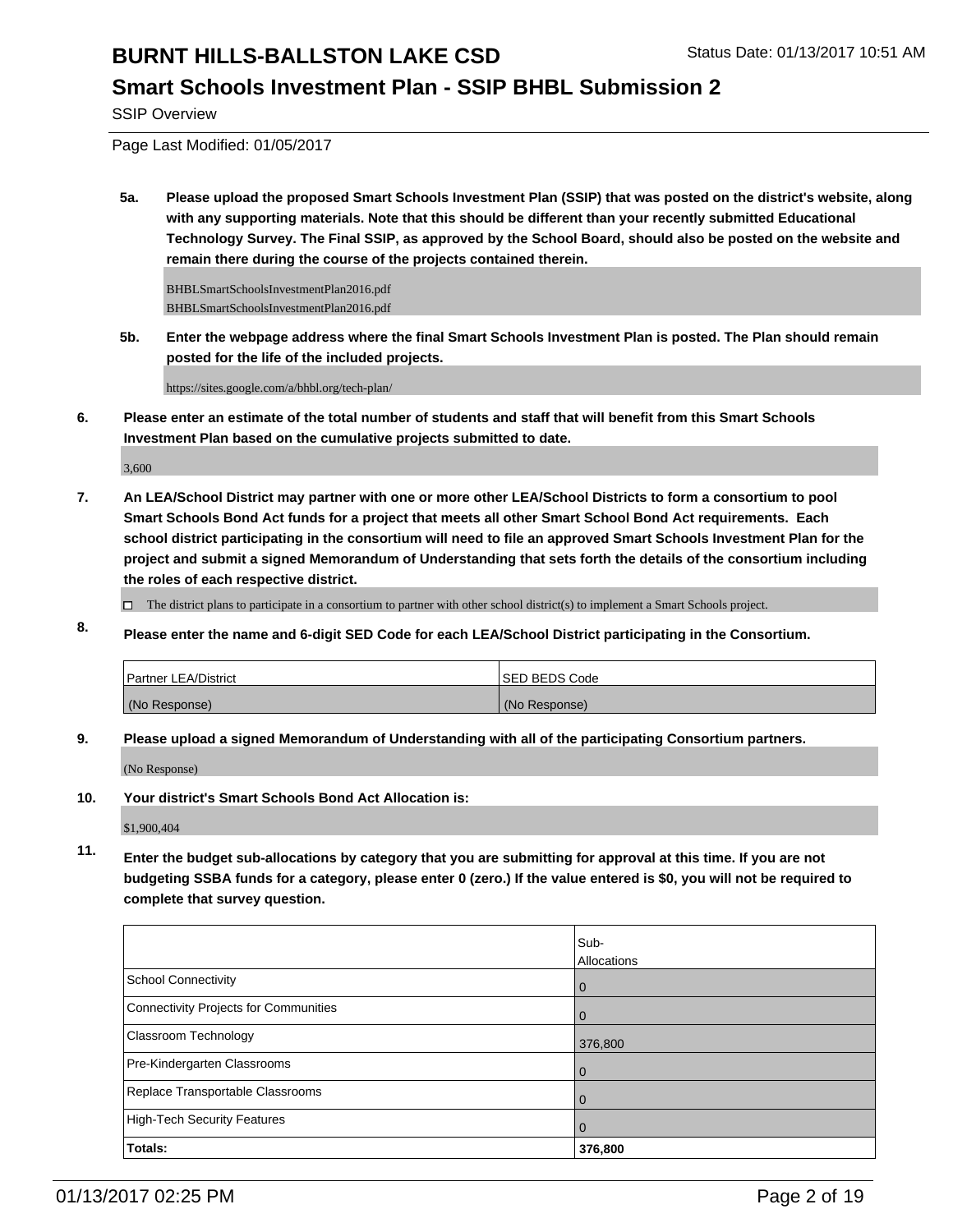### **Smart Schools Investment Plan - SSIP BHBL Submission 2**

School Connectivity

Page Last Modified: 12/23/2016

- **1. In order for students and faculty to receive the maximum benefit from the technology made available under the Smart Schools Bond Act, their school buildings must possess sufficient connectivity infrastructure to ensure that devices can be used during the school day. Smart Schools Investment Plans must demonstrate that:**
	- **sufficient infrastructure that meets the Federal Communications Commission's 100 Mbps per 1,000 students standard currently exists in the buildings where new devices will be deployed, or**
	- **is a planned use of a portion of Smart Schools Bond Act funds, or**
	- **is under development through another funding source.**

**Smart Schools Bond Act funds used for technology infrastructure or classroom technology investments must increase the number of school buildings that meet or exceed the minimum speed standard of 100 Mbps per 1,000 students and staff within 12 months. This standard may be met on either a contracted 24/7 firm service or a "burstable" capability. If the standard is met under the burstable criteria, it must be:**

**1. Specifically codified in a service contract with a provider, and**

**2. Guaranteed to be available to all students and devices as needed, particularly during periods of high demand, such as computer-based testing (CBT) periods.**

**Please describe how your district already meets or is planning to meet this standard within 12 months of plan submission.**

(No Response)

**1a. If a district believes that it will be impossible to meet this standard within 12 months, it may apply for a waiver of this requirement, as described on the Smart Schools website. The waiver must be filed and approved by SED prior to submitting this survey.**

 $\Box$ By checking this box, you are certifying that the school district has an approved waiver of this requirement on file with the New York State Education Department.

**2. Connectivity Speed Calculator (Required)**

|                         | l Number of<br>Students | Multiply by<br>100 Kbps | Divide by 1000   Current Speed<br>to Convert to<br>Reauired<br>Speed in Mb | in Mb            | Expected<br>Speed to be<br>Attained Within   Required<br>12 Months | <b>Expected Date</b><br>l When<br>Speed Will be<br>Met |
|-------------------------|-------------------------|-------------------------|----------------------------------------------------------------------------|------------------|--------------------------------------------------------------------|--------------------------------------------------------|
| <b>Calculated Speed</b> | (No<br>Response)        | (No Response)           | (No<br>Response)                                                           | (No<br>Response) | (No<br>Response)                                                   | l (No<br>Response)                                     |

**3. Describe how you intend to use Smart Schools Bond Act funds for high-speed broadband and/or wireless connectivity projects in school buildings.**

(No Response)

**4. Describe the linkage between the district's District Instructional Technology Plan and the proposed projects. (There should be a link between your response to this question and your response to Question 1 in Part E. Curriculum and Instruction "What are the district's plans to use digital connectivity and technology to improve teaching and learning?)**

(No Response)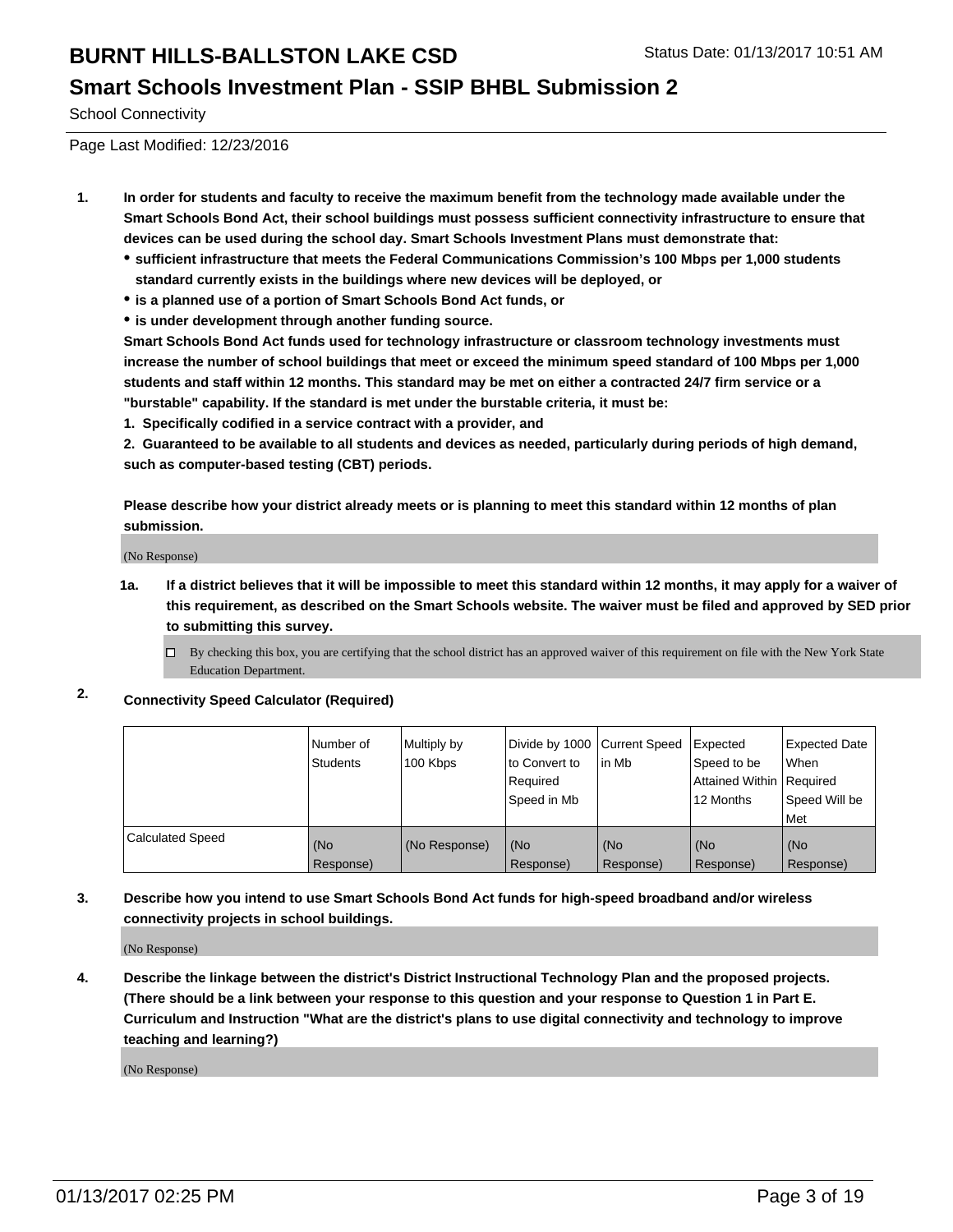### **Smart Schools Investment Plan - SSIP BHBL Submission 2**

School Connectivity

Page Last Modified: 12/23/2016

**5. If the district wishes to have students and staff access the Internet from wireless devices within the school building, or in close proximity to it, it must first ensure that it has a robust Wi-Fi network in place that has sufficient bandwidth to meet user demand.**

**Please describe how you have quantified this demand and how you plan to meet this demand.**

(No Response)

**6. As indicated on Page 5 of the guidance, the Office of Facilities Planning will have to conduct a preliminary review of all capital projects, including connectivity projects.**

**Please indicate on a separate row each project number given to you by the Office of Facilities Planning.**

| Project Number |  |
|----------------|--|
|                |  |
| (No Response)  |  |

**7. Certain high-tech security and connectivity infrastructure projects may be eligible for an expedited review process as determined by the Office of Facilities Planning.**

**Was your project deemed eligible for streamlined review?**

(No Response)

**8. Include the name and license number of the architect or engineer of record.**

| <b>Name</b>   | License Number |
|---------------|----------------|
| (No Response) | (No Response)  |

**9. If you are submitting an allocation for School Connectivity complete this table.**

**Note that the calculated Total at the bottom of the table must equal the Total allocation for this category that you entered in the SSIP Overview overall budget.** 

|                                            | Sub-              |
|--------------------------------------------|-------------------|
|                                            | <b>Allocation</b> |
| Network/Access Costs                       | (No Response)     |
| <b>Outside Plant Costs</b>                 | (No Response)     |
| School Internal Connections and Components | (No Response)     |
| <b>Professional Services</b>               | (No Response)     |
| Testing                                    | (No Response)     |
| <b>Other Upfront Costs</b>                 | (No Response)     |
| <b>Other Costs</b>                         | (No Response)     |
| Totals:                                    | 0                 |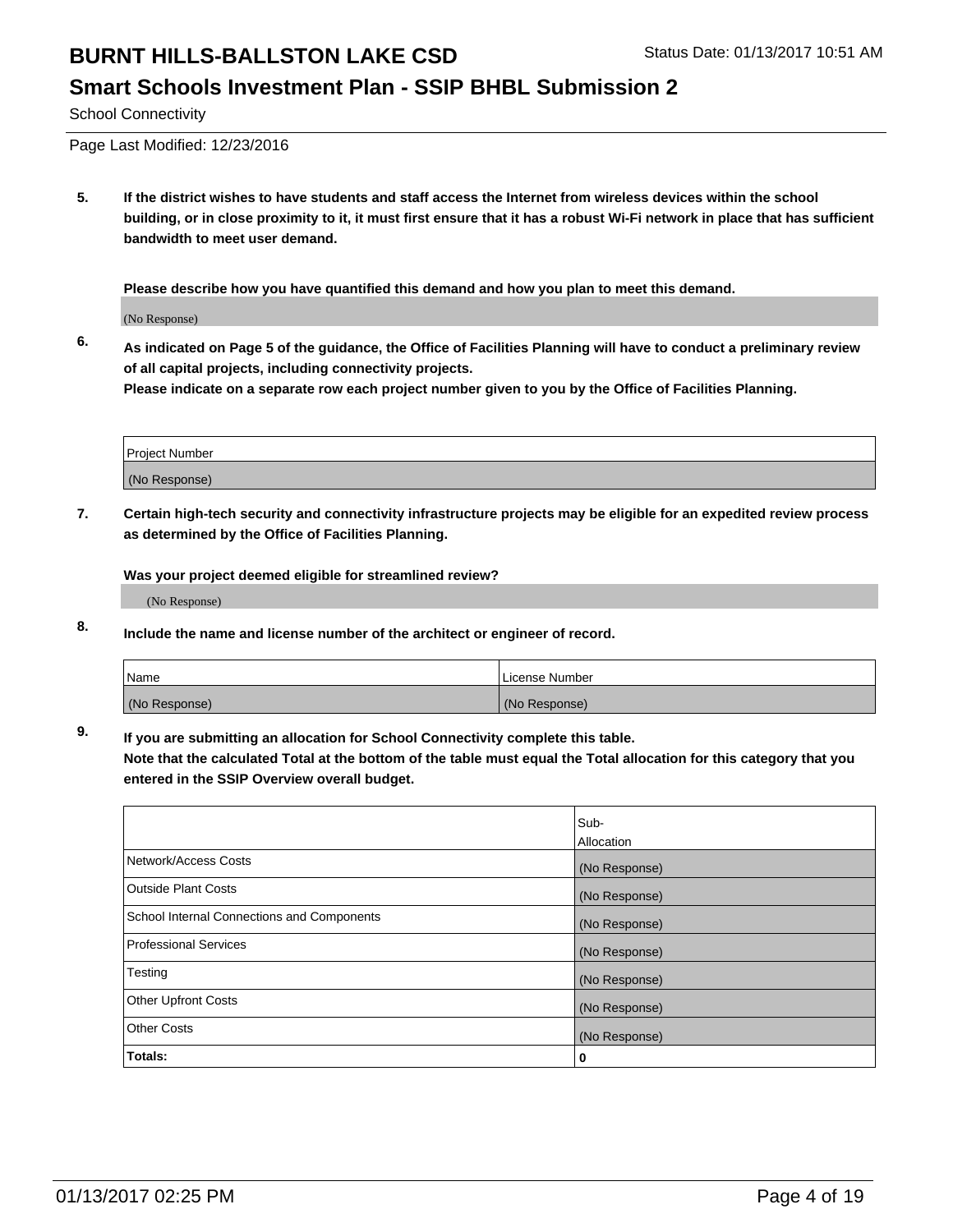### **Smart Schools Investment Plan - SSIP BHBL Submission 2**

School Connectivity

Page Last Modified: 12/23/2016

**10. Please detail the type, quantity, per unit cost and total cost of the eligible items under each sub-category. This is especially important for any expenditures listed under the "Other" category. All expenditures must be eligible for tax-exempt financing to be reimbursed through the SSBA. Sufficient detail must be provided so that we can verify this is the case. If you have any questions, please contact us directly through smartschools@nysed.gov. NOTE: Wireless Access Points should be included in this category, not under Classroom Educational Technology, except those that will be loaned/purchased for nonpublic schools. Add rows under each sub-category for additional items, as needed.**

| Select the allowable expenditure | Item to be purchased | l Quantitv    | Cost per Item | <b>Total Cost</b> |
|----------------------------------|----------------------|---------------|---------------|-------------------|
| type.                            |                      |               |               |                   |
| Repeat to add another item under |                      |               |               |                   |
| each type.                       |                      |               |               |                   |
| (No Response)                    | (No Response)        | (No Response) | (No Response) | (No Response)     |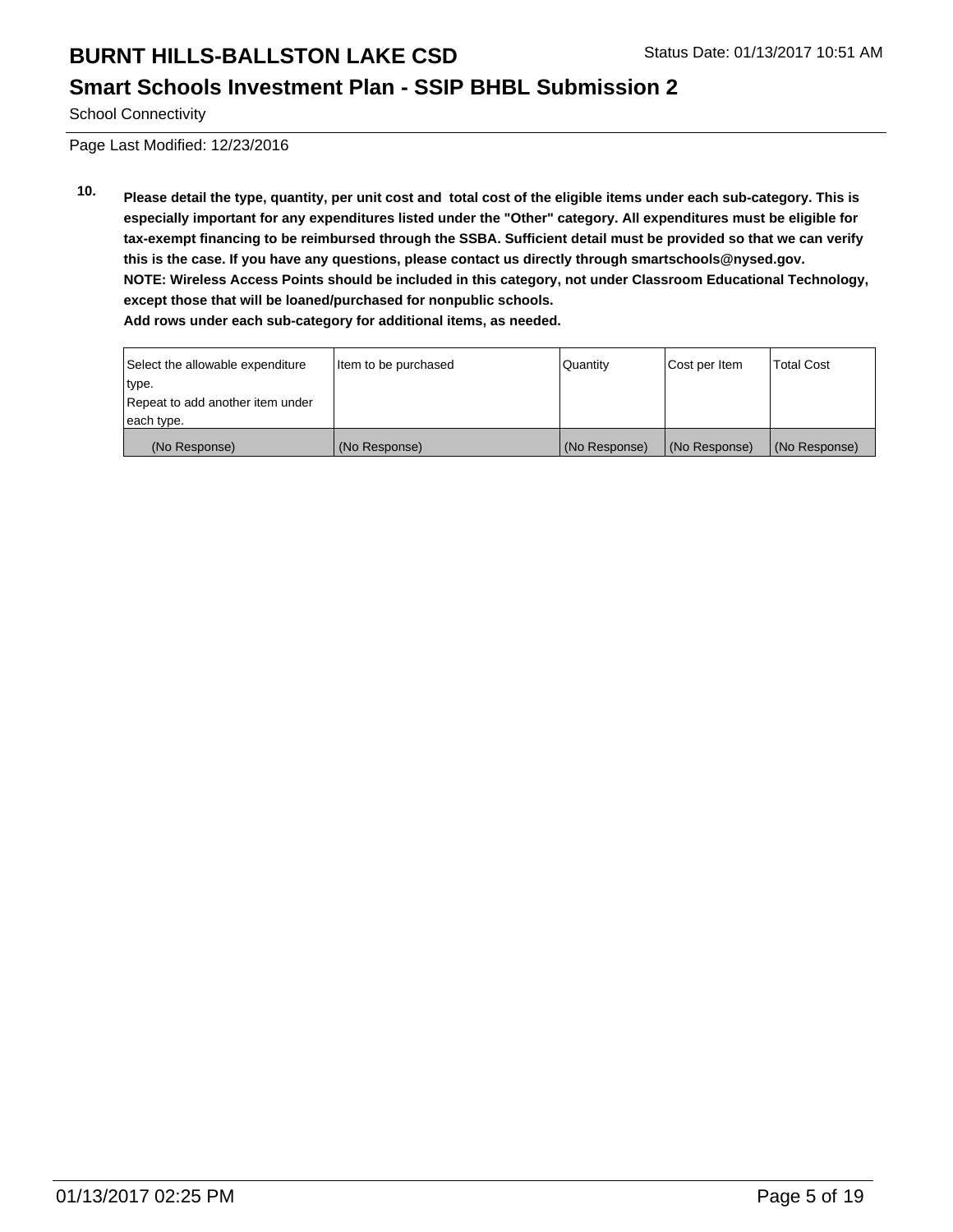### **Smart Schools Investment Plan - SSIP BHBL Submission 2**

Community Connectivity (Broadband and Wireless)

Page Last Modified: 10/05/2016

**1. Describe how you intend to use Smart Schools Bond Act funds for high-speed broadband and/or wireless connectivity projects in the community.**

(No Response)

**2. Please describe how the proposed project(s) will promote student achievement and increase student and/or staff access to the Internet in a manner that enhances student learning and/or instruction outside of the school day and/or school building.**

(No Response)

**3. Community connectivity projects must comply with all the necessary local building codes and regulations (building and related permits are not required prior to plan submission).**

 $\Box$  I certify that we will comply with all the necessary local building codes and regulations.

**4. Please describe the physical location of the proposed investment.**

(No Response)

**5. Please provide the initial list of partners participating in the Community Connectivity Broadband Project, along with their Federal Tax Identification (Employer Identification) number.**

| <b>Project Partners</b> | <b>IFederal ID#</b> |
|-------------------------|---------------------|
| (No Response)           | (No Response)       |

**6. If you are submitting an allocation for Community Connectivity, complete this table. Note that the calculated Total at the bottom of the table must equal the Total allocation for this category that you entered in the SSIP Overview overall budget.**

|                                    | Sub-Allocation |
|------------------------------------|----------------|
| Network/Access Costs               | (No Response)  |
| <b>Outside Plant Costs</b>         | (No Response)  |
| <b>Tower Costs</b>                 | (No Response)  |
| <b>Customer Premises Equipment</b> | (No Response)  |
| <b>Professional Services</b>       | (No Response)  |
| Testing                            | (No Response)  |
| <b>Other Upfront Costs</b>         | (No Response)  |
| <b>Other Costs</b>                 | (No Response)  |
| Totals:                            | 0              |

**7. Please detail the type, quantity, per unit cost and total cost of the eligible items under each sub-category. This is especially important for any expenditures listed under the "Other" category. All expenditures must be capital-bond eligible to be reimbursed through the SSBA. If you have any questions, please contact us directly through smartschools@nysed.gov.**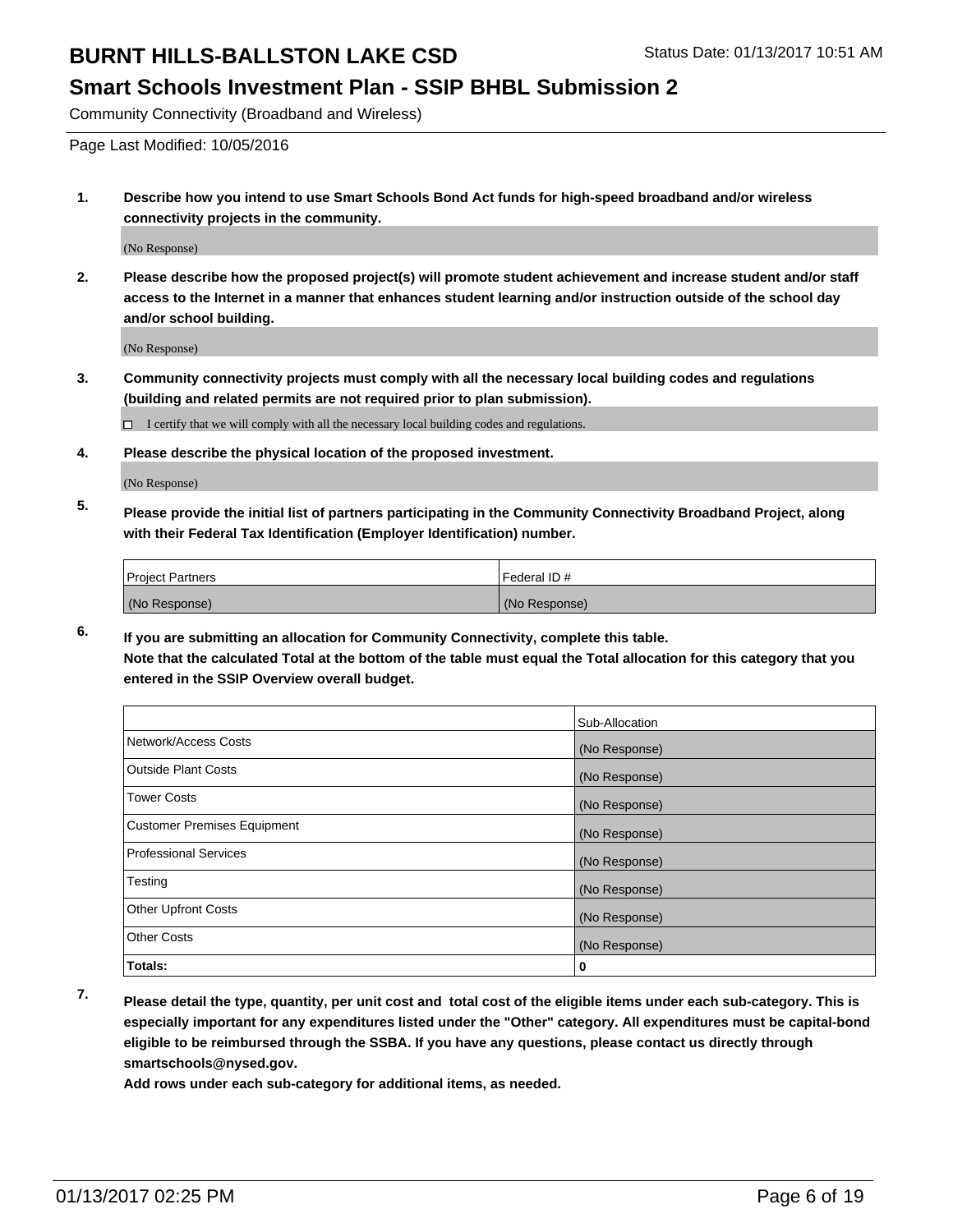# **Smart Schools Investment Plan - SSIP BHBL Submission 2**

Community Connectivity (Broadband and Wireless)

Page Last Modified: 10/05/2016

| Select the allowable expenditure | Item to be purchased | Quantity      | Cost per Item | <b>Total Cost</b> |
|----------------------------------|----------------------|---------------|---------------|-------------------|
| type.                            |                      |               |               |                   |
| Repeat to add another item under |                      |               |               |                   |
| each type.                       |                      |               |               |                   |
| (No Response)                    | (No Response)        | (No Response) | (No Response) | (No Response)     |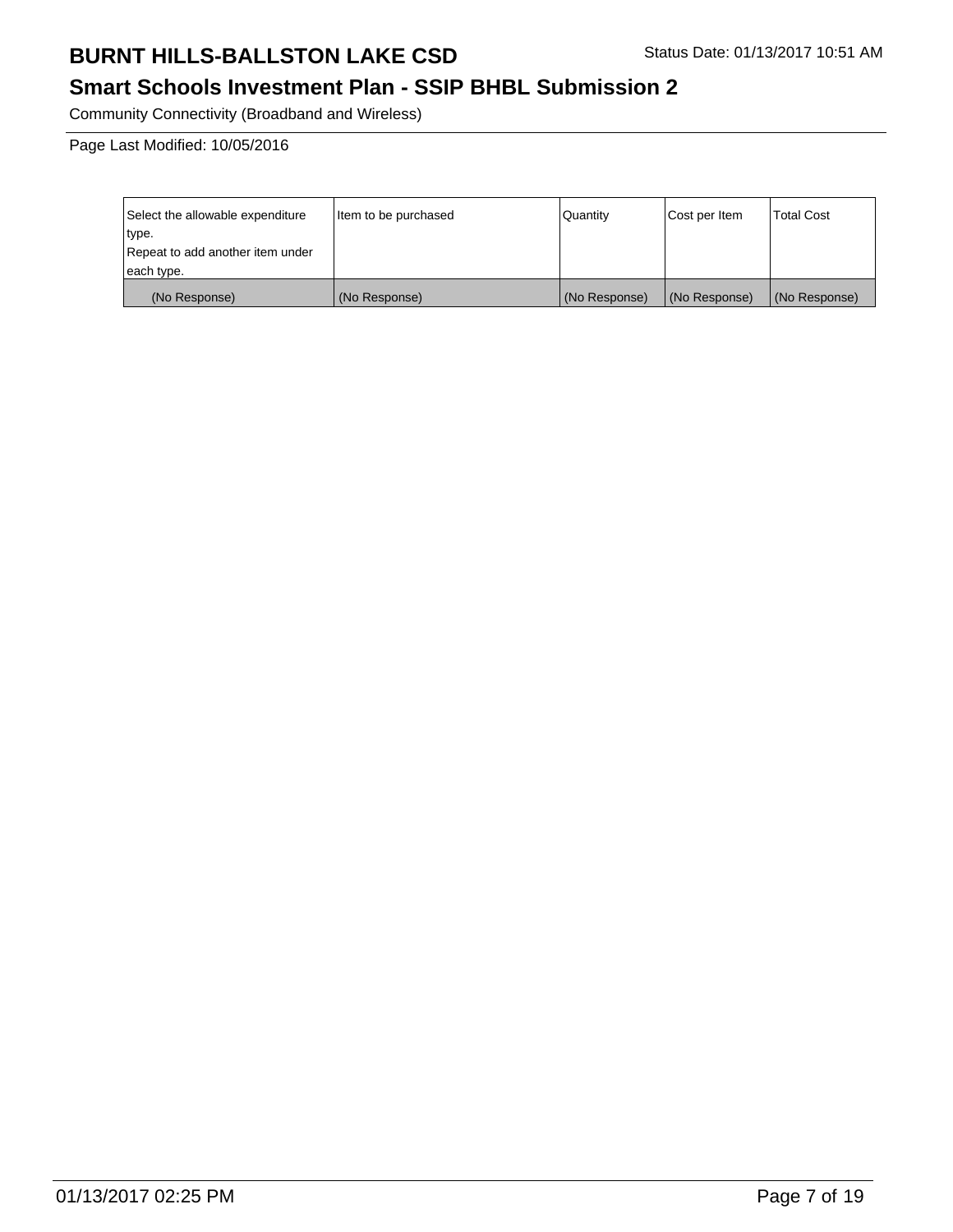### **Smart Schools Investment Plan - SSIP BHBL Submission 2**

Classroom Learning Technology

Page Last Modified: 01/04/2017

**1. In order for students and faculty to receive the maximum benefit from the technology made available under the Smart Schools Bond Act, their school buildings must possess sufficient connectivity infrastructure to ensure that devices can be used during the school day. Smart Schools Investment Plans must demonstrate that sufficient infrastructure that meets the Federal Communications Commission's 100 Mbps per 1,000 students standard currently exists in the buildings where new devices will be deployed, or is a planned use of a portion of Smart Schools Bond Act funds, or is under development through another funding source.**

**Smart Schools Bond Act funds used for technology infrastructure or classroom technology investments must increase the number of school buildings that meet or exceed the minimum speed standard of 100 Mbps per 1,000 students and staff within 12 months. This standard may be met on either a contracted 24/7 firm service or a "burstable" capability. If the standard is met under the burstable criteria, it must be:**

**1. Specifically codified in a service contract with a provider, and**

**2. Guaranteed to be available to all students and devices as needed, particularly during periods of high demand, such as computer-based testing (CBT) periods.**

**Please describe how your district already meets or is planning to meet this standard within 12 months of plan submission.**

We are proposing an upgrade and expansion of the existing network in the district. At both the high school and middle school, an additional core switch will be installed to support higher speed, 10 Gig, and connectivity to the new data switches in the network. In the network closets, we will install a new switch to support additional access points and physical security devices.

The wireless network will receive a major upgrade in both the middle and high school. The access points will be updated to the 802.11AC standard to increase throughput speeds to the 930 Meg range. Additionally, we will increase the number of access points to provide full coverage in all buildings in the district. The result is that we will have a simultaneous user experience, regardless of the user's location in the network.

Once the work is complete, a high quality wireless will be available throughout the interior of the buildings in the district and certainly within the teaching spaces. The network will support the connectivity speed required by Smart Schools (see question #2 below). We plan to have this work complete by 12/1/17.

- **1a. If a district believes that it will be impossible to meet this standard within 12 months, it may apply for a waiver of this requirement, as described on the Smart Schools website. The waiver must be filed and approved by SED prior to submitting this survey.**
	- $\Box$  By checking this box, you are certifying that the school district has an approved waiver of this requirement on file with the New York State Education Department.

### **2. Connectivity Speed Calculator (Required)**

|                         | INumber of<br><b>Students</b> | Multiply by<br>100 Kbps | Divide by 1000 Current Speed<br>lto Convert to<br>Required<br>Speed in Mb | l in Mb | Expected<br>Speed to be<br>Attained Within Required<br>12 Months | <b>Expected Date</b><br><b>When</b><br>Speed Will be<br>l Met |
|-------------------------|-------------------------------|-------------------------|---------------------------------------------------------------------------|---------|------------------------------------------------------------------|---------------------------------------------------------------|
| <b>Calculated Speed</b> | 3.100                         | 310,000                 | 310                                                                       | 200     | 310                                                              | 12/1/2017                                                     |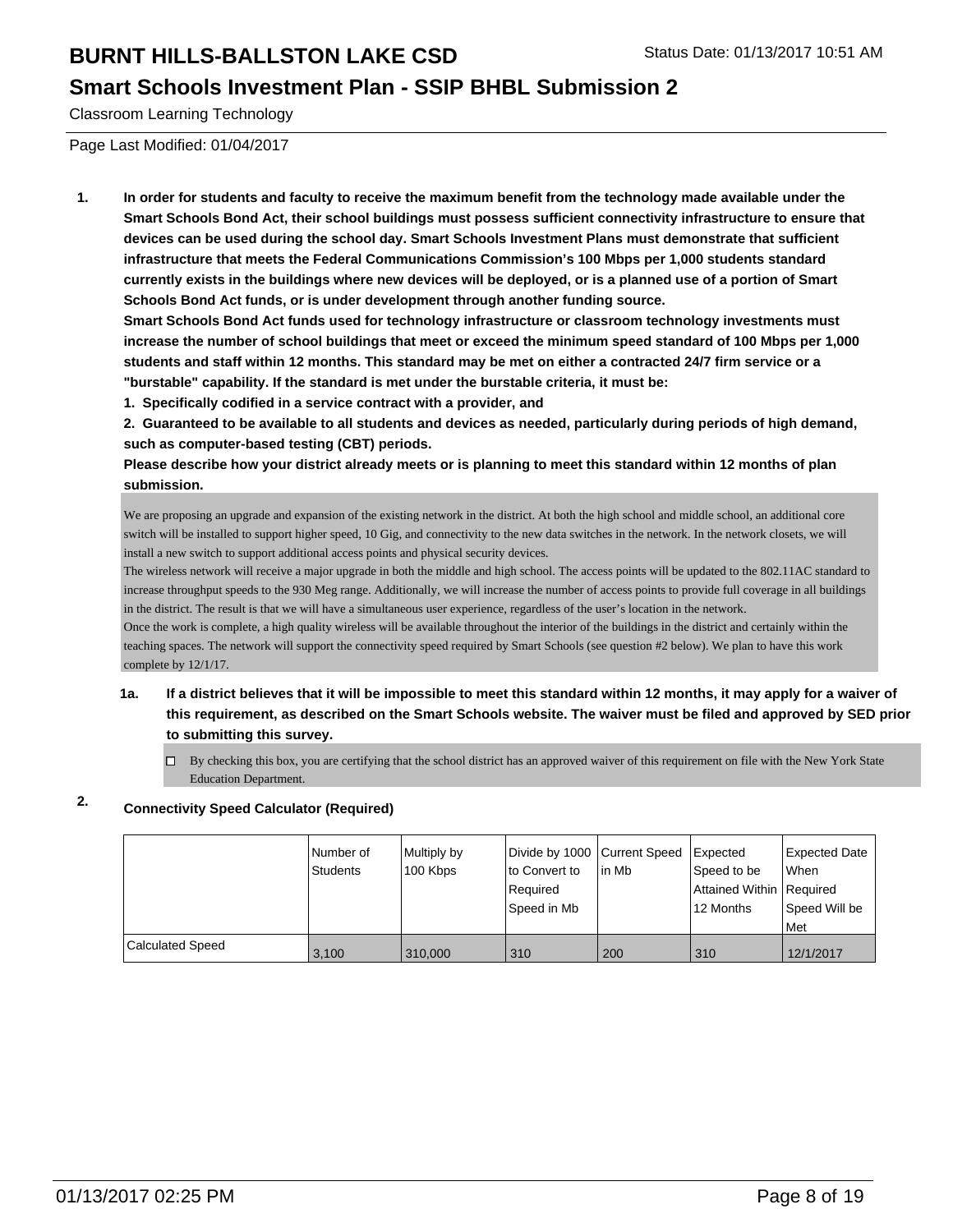### **Smart Schools Investment Plan - SSIP BHBL Submission 2**

Classroom Learning Technology

Page Last Modified: 01/04/2017

**3. If the district wishes to have students and staff access the Internet from wireless devices within the school building, or in close proximity to it, it must first ensure that it has a robust Wi-Fi network in place that has sufficient bandwidth to meet user demand.**

**Please describe how you have quantified this demand and how you plan to meet this demand.**

The BHBL district has built a robust wireless network that permits students and staff to have authenticated access to a content filtered network. The district is using Cisco commercial grade 802.11 AC Access points in a density design model that permits all students to have simultaneous access to the network for educational use. The final design will have a mimimum of one WAP per classroom and a mimimum of one WAP per 30 students in areas where capacity exceeds 30 students (cafeterias, auditoriums, etc.). Additionally, all WAP will be connected to the LAN using Cat 6 cabling. The network is secure, and managed, with the ability for users to bring their own device into the environment. The wireless network is built on a solid Cisco network infrastructure supporting gigabit connectivity speeds between the users and the network and ten gigabit connection speeds between the network wiring closets and the core of the network.

**4. All New York State public school districts are required to complete and submit an Instructional Technology Plan survey to the New York State Education Department in compliance with Section 753 of the Education Law and per Part 100.12 of the Commissioner's Regulations.**

**Districts that include educational technology purchases as part of their Smart Schools Investment Plan must have a submitted and approved Instructional Technology Plan survey on file with the New York State Education Department.**

- By checking this box, you are certifying that the school district has an approved Instructional Technology Plan survey on file with the New York State Education Department.
- **5. Describe the devices you intend to purchase and their compatibility with existing or planned platforms or systems. Specifically address the adequacy of each facility's electrical, HVAC and other infrastructure necessary to install and support the operation of the planned technology.**

We intend to purchase 1,250 ACER Chromebook C738T-C5R6 Laptop computers to complete our one-to-one initiative grades 3-13 across the district. The district currently manages a one-to-one laptop program for grades 3-8 and this purchase is the natural extension of this work into the high school. We have experienced no difficulty managing the existing 1500 one-to-one laptop devices in the elementary and middle schools. There are no electrical, HVAC, or other infrastructure concerns, as these systems were upgraded as a part of our 2013 Capital Project. We have consulted with other districts who have begun similar high school one-to-one laptop programs in order to properly plan for this transition. The plan to move to a oneto-one laptop model grades 3-12 is a centerpiece of our district technology/Smart Schools Investment plan.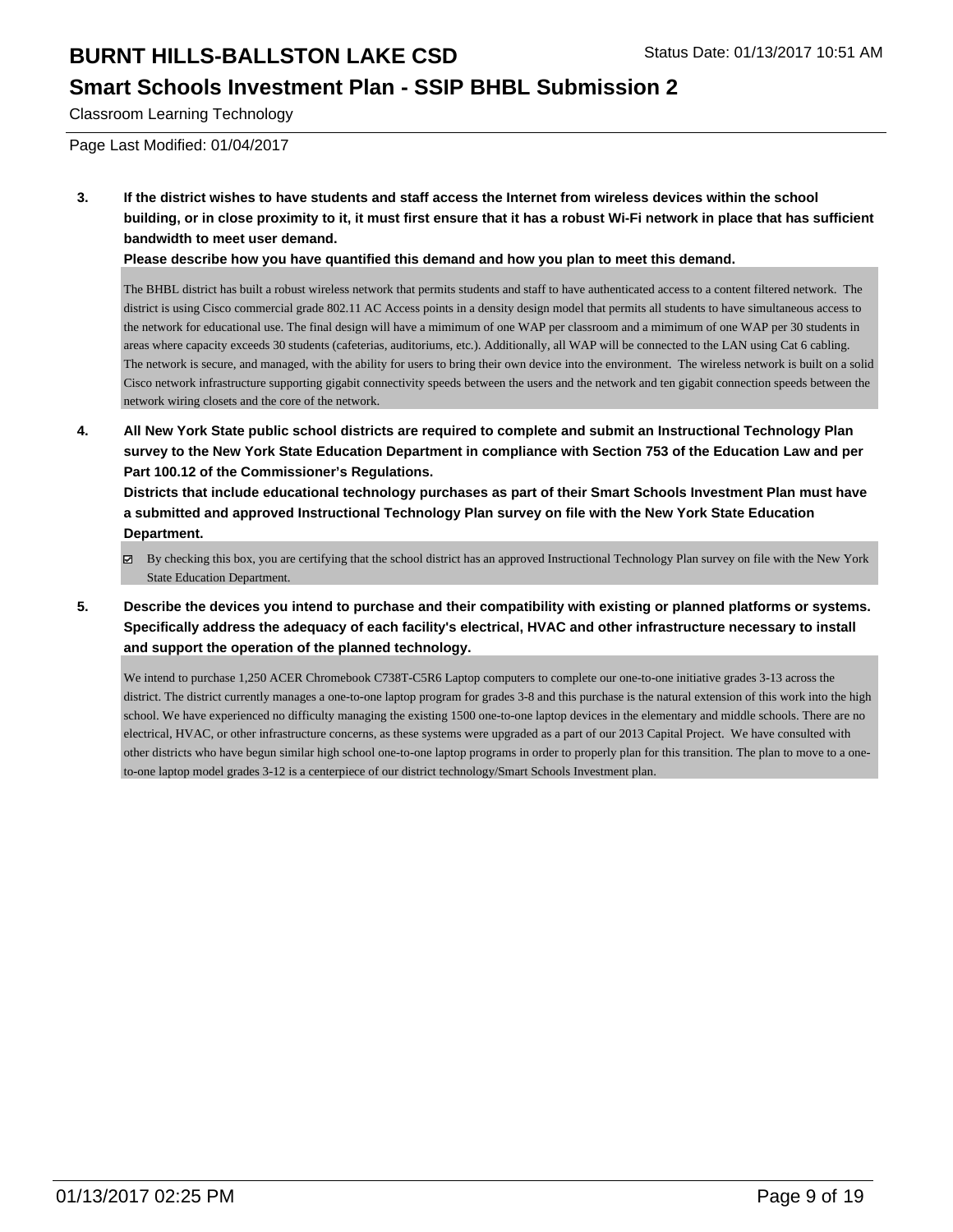### **Smart Schools Investment Plan - SSIP BHBL Submission 2**

Classroom Learning Technology

Page Last Modified: 01/04/2017

- **6. Describe how the proposed technology purchases will:**
	- **> enhance differentiated instruction;**
	- **> expand student learning inside and outside the classroom;**
	- **> benefit students with disabilities and English language learners; and**
	- **> contribute to the reduction of other learning gaps that have been identified within the district.**

**The expectation is that districts will place a priority on addressing the needs of students who struggle to succeed in a rigorous curriculum. Responses in this section should specifically address this concern and align with the district's Instructional Technology Plan (in particular Question 2 of E. Curriculum and Instruction: "Does the district's instructional technology plan address the needs of students with disabilities to ensure equitable access to instruction, materials and assessments?" and Question 3 of the same section: "Does the district's instructional technology plan address the provision of assistive technology specifically for students with disabilities to ensure access to and participation in the general curriculum?"**

#### **High School**

Burnt Hills-Ballston Lake High School leaders and staff value the use of instructional technology to increase student learning and achievement. To that end, we have proposed a number of technology purchases that will allow students to work in a 21st-century learning environment.

The purchase of an array of technology devices will allow students, faculty and staff to work in a nearly 1:1 computing environment. The result of this will be increased student engagement, exposure to relevant technology and the ability to move from consumers of information to more active participants in the classroom. Collaboration in the classroom will be greatly enhanced.

Increased computer access in classrooms enables teachers and students to access cloud-based learning management systems (i.e., Blackboard, Google Classroom, etc.). As the high school moves toward a blended learning format, more classes will rely heavily on internet access and electronic means of presenting information.

Interactive LCD Smart panels will be introduced into High School classrooms as soon as this coming school year. The new STEAM addition will feature these panels in all classrooms. These displays will become commonplace in most classrooms in coming years.

#### **Special Needs**

- Approximately 25 percent of the total number of students with disabilities in the district are provided with assistive technology as documented on their Individualized Education Plan (IEP) or through ELL Services.
- Students with disabilities require access to a number of assistive technology devices including iPads, laptops, augmentative communication devices, interactive smart- boards, and personal and field sounds systems. Similar devices are available to ELL students as needed.
- Additionally, there are a wide variety of text-to-speech and speech-to-text programs, word prediction audiobooks, and other language-based software applications that our students require to allow them to successfully access the curriculum and communicate in the school setting.
- In addition to these devices and applications, there is a great deal of staff development and ongoing implementation required in order to prepare and support teachers and other school staff in the use of

 these resources with students. Oversight of assistive technology within the district is critical to the procurement, implementation and sustainability of services to our students with disabilities. Therefore, professional development and assistive technology staffing resources would enhance the use of technology across the district for all students.

#### **7. Where appropriate, describe how the proposed technology purchases will enhance ongoing communication with parents and other stakeholders and help the district facilitate technology-based regional partnerships, including distance learning and other efforts.**

BHBL utilizes a parent portal through the student management system as well as both Google Classroom and Blackboard as Learning Manangement Systems. This facilitates both communication and blended learning opportunities. Proposed purchases, especially teacher mobile devices, will allow teachers to create a strong digital presence to maximize the use of these tools.

The one-to-one environment created by these purchases will significantly increase student access. Students will have anytime access to our network and will allow students to enroll in the blended learning classes that the distirict is currently developing.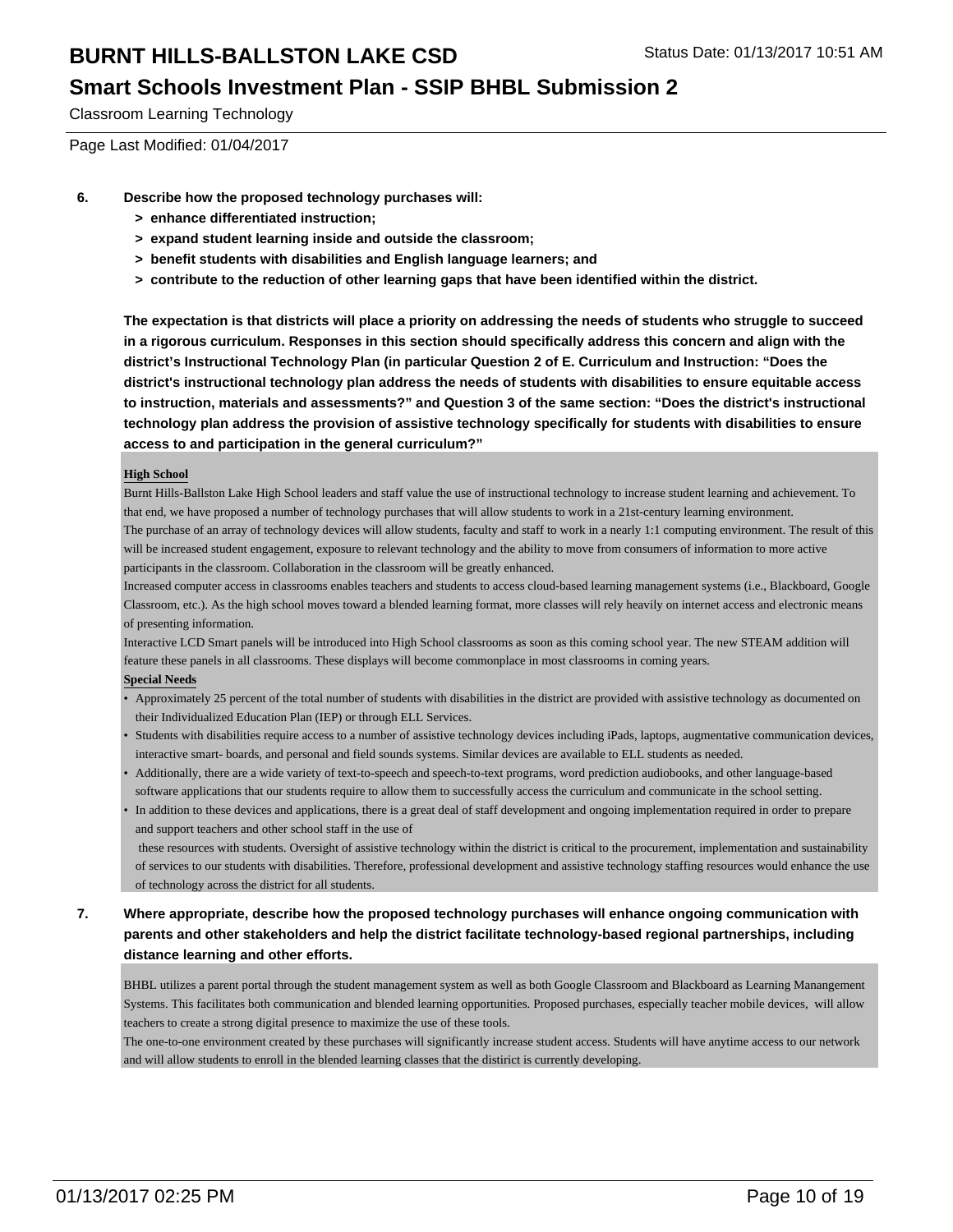### **Smart Schools Investment Plan - SSIP BHBL Submission 2**

Classroom Learning Technology

Page Last Modified: 01/04/2017

#### **8. Describe the district's plan to provide professional development to ensure that administrators, teachers and staff can employ the technology purchased to enhance instruction successfully.**

**Note: This response should be aligned and expanded upon in accordance with your district's response to Question 1 of F. Professional Development of your Instructional Technology Plan: "Please provide a summary of professional development offered to teachers and staff, for the time period covered by this plan, to support technology to enhance teaching and learning. Please include topics, audience and method of delivery within your summary."**

Each year, according to the Commissioner's 100.2 Regulations, districts must create a Professional Development (PD) Plan for the upcoming school year. A key component to the PD Plan are the Priorities. For 2016-17, all BH-BL professional development opportunities are tied to one of the following priority components:

- 1. Professional Practice
- 2. CCLS/Content
- 3. Instruction/Student Learning
- 4. Required Trainings

In reviewing the district's overall professional development priorities, it is clear that training in instructional technology is emphasized in all of these priority areas. Technology training is critical to our overall professional development plan. Staff development is offered throughout the academic year and in the summer. On the average, the majority of teachers spend 30 to 40 hours per academic year on scheduled professional development activities. Below are the different modes of instruction available for teachers to fulfill professional development requirements within these four priorities:

- Professional design days
- Half days and Superintendent's Conference Days
- Faculty meetings, department or grade-level meetings focused on student learning and/or professional growth
- Team Time meetings
- Workshops provided by BH-BL staff members
- Out-of-district conferences and workshops for teachers
- Online classes and courses.

A listing of the 2015-16 PD offerings provide evidence of the of the district's commitment to technology-related PD. In 2015-16 school year, the district offered:

- Embedded, weekly, small-group training in Google Apps for Education for all middle school teachers.
- On-going district-wide training in Google Docs and Google Drive.
- After-school workshops run by technology integrators on Google Classroom and Blackboard.
- External trainers brought in as needed for clouse/grade-level specific software
- TI-Inspire Graphing Calculators and Smartboards Workshops for math teachers,
- Individualized Summer Tech Training Program on Instructional Technology Integration. Topics included:Google Drive, Google Docs, Google Sheets, Google Forms, Google Slides, Google Sites, Prezi, LucidPress, Lucid Charts, Gmail, Google Calendar, Google Classroom, Adobe Illustrator, Adobe Photoshop, Adobe InDesign, iMovie, iPhoto, and Garageband.
- Full participation in Model Schools through NERIC.
- Support of conferences and trainings out of district. (i.e. 2015-16 teachers went to NERIC Tech Awareness Day.)
- **9. Districts must contact the SUNY/CUNY teacher preparation program that supplies the largest number of the district's new teachers to request advice on innovative uses and best practices at the intersection of pedagogy and educational technology.**
	- By checking this box, you certify that you have contacted the SUNY/CUNY teacher preparation program that supplies the largest number of your new teachers to request advice on these issues.
	- **9a. Please enter the name of the SUNY or CUNY Institution that you contacted.**

University at Albany

**9b. Enter the primary Institution phone number.**

(518) 442 5020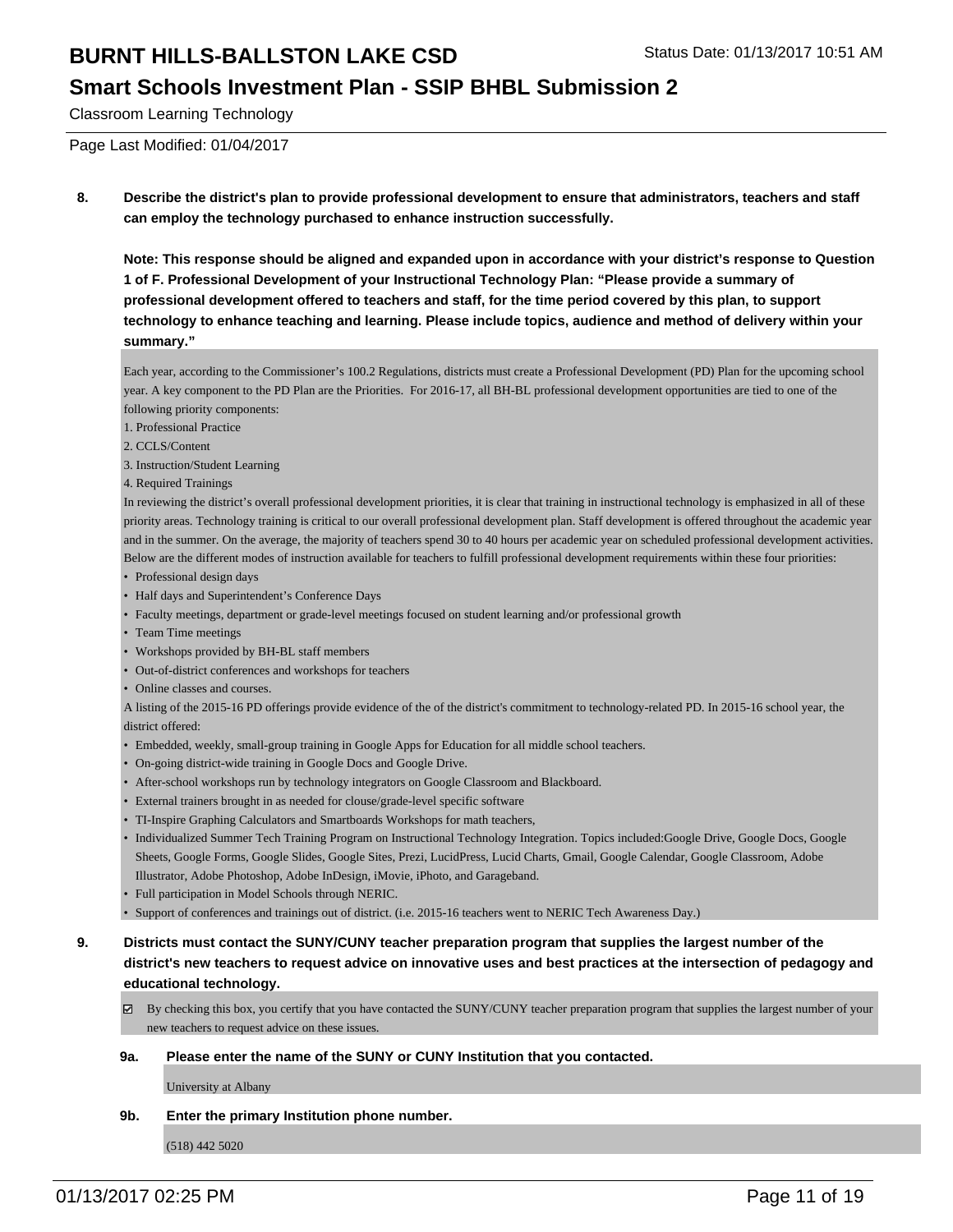### **Smart Schools Investment Plan - SSIP BHBL Submission 2**

Classroom Learning Technology

Page Last Modified: 01/04/2017

**9c. Enter the name of the contact person with whom you consulted and/or will be collaborating with on innovative uses of technology and best practices.**

Dr. Jianwei Zang

**10. A district whose Smart Schools Investment Plan proposes the purchase of technology devices and other hardware must account for nonpublic schools in the district.**

**Are there nonpublic schools within your school district?**

Yes

 $\boxtimes$  No

**11. Nonpublic Classroom Technology Loan Calculator**

**The Smart Schools Bond Act provides that any Classroom Learning Technology purchases made using Smart Schools funds shall be lent, upon request, to nonpublic schools in the district. However, no school district shall be required to loan technology in amounts greater than the total obtained and spent on technology pursuant to the Smart Schools Bond Act and the value of such loan may not exceed the total of \$250 multiplied by the nonpublic school enrollment in the base year at the time of enactment. See:**

**http://www.p12.nysed.gov/mgtserv/smart\_schools/docs/Smart\_Schools\_Bond\_Act\_Guidance\_04.27.15\_Final.pdf.**

|                                       | 1. Classroom<br>Technology<br>Sub-allocation | 2. Public<br>Enrollment<br>$(2014 - 15)$ | 3. Nonpublic<br><b>Enrollment</b><br>(2014-15)                                                | l 4. Sum of<br>Public and<br>Nonpublic<br>Enrollment | 15. Total Per<br>Pupil Sub-<br>lallocation | 6. Total<br>Nonpublic Loan  <br>Amount |
|---------------------------------------|----------------------------------------------|------------------------------------------|-----------------------------------------------------------------------------------------------|------------------------------------------------------|--------------------------------------------|----------------------------------------|
| Calculated Nonpublic Loan<br>  Amount |                                              |                                          | (No Response)   (No Response)   (No Response)   (No Response)   (No Response)   (No Response) |                                                      |                                            |                                        |

**12. To ensure the sustainability of technology purchases made with Smart Schools funds, districts must demonstrate a long-term plan to maintain and replace technology purchases supported by Smart Schools Bond Act funds. This sustainability plan shall demonstrate a district's capacity to support recurring costs of use that are ineligible for Smart Schools Bond Act funding such as device maintenance, technical support, Internet and wireless fees, maintenance of hotspots, staff professional development, building maintenance and the replacement of incidental items. Further, such a sustainability plan shall include a long-term plan for the replacement of purchased devices and equipment at the end of their useful life with other funding sources.**

 $\boxtimes$  By checking this box, you certify that the district has a sustainability plan as described above.

**13. Districts must ensure that devices purchased with Smart Schools Bond funds will be distributed, prepared for use, maintained and supported appropriately. Districts must maintain detailed device inventories in accordance with generally accepted accounting principles.**

By checking this box, you certify that the district has a distribution and inventory management plan and system in place.

**14. If you are submitting an allocation for Classroom Learning Technology complete this table. Note that the calculated Total at the bottom of the table must equal the Total allocation for this category that you entered in the SSIP Overview overall budget.**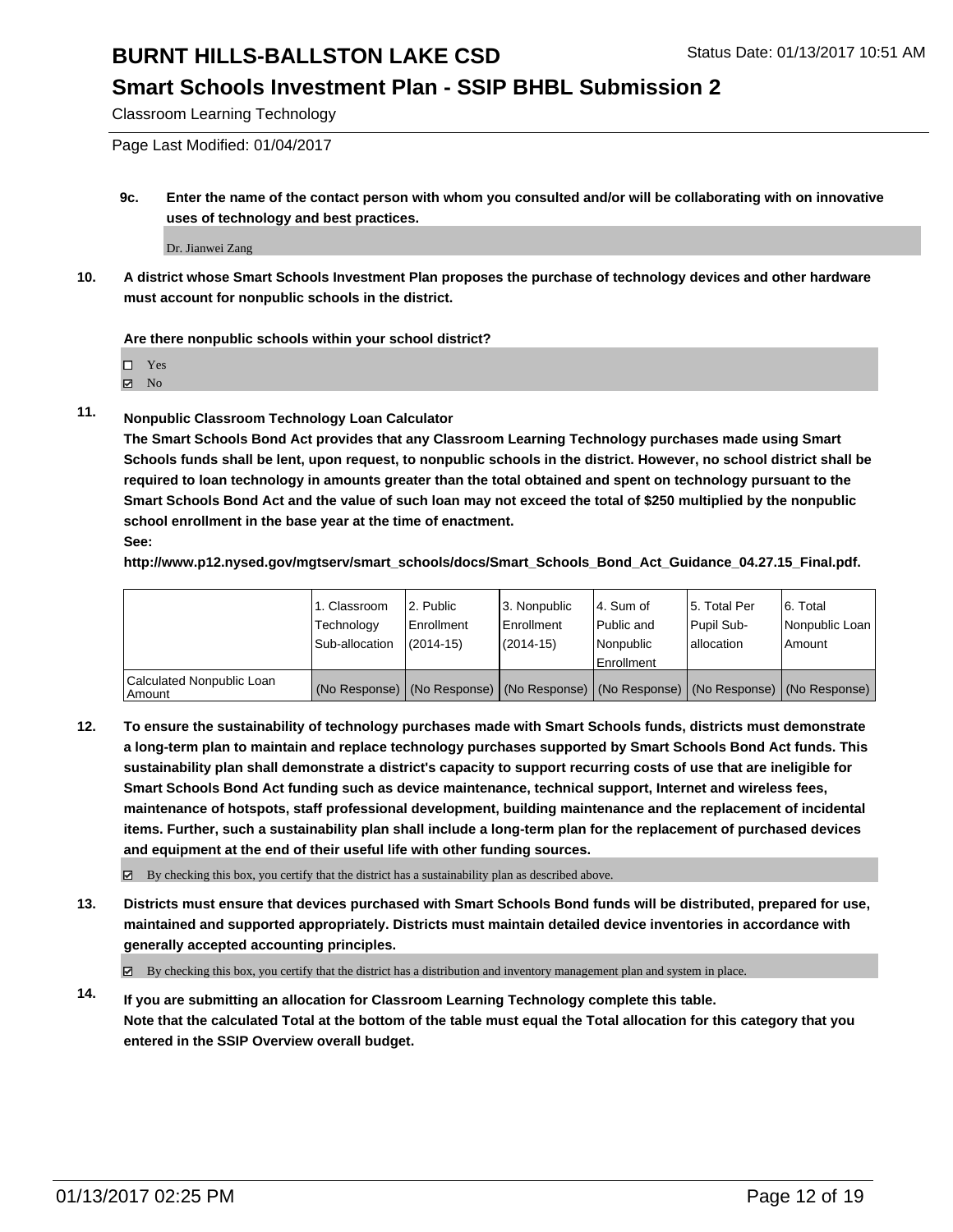### **Smart Schools Investment Plan - SSIP BHBL Submission 2**

Classroom Learning Technology

Page Last Modified: 01/04/2017

|                          | Sub-Allocation |
|--------------------------|----------------|
| Interactive Whiteboards  | (No Response)  |
| <b>Computer Servers</b>  | (No Response)  |
| <b>Desktop Computers</b> | (No Response)  |
| <b>Laptop Computers</b>  | 376,800        |
| <b>Tablet Computers</b>  | (No Response)  |
| <b>Other Costs</b>       | (No Response)  |
| Totals:                  | 376,800        |

**15. Please detail the type, quantity, per unit cost and total cost of the eligible items under each sub-category. This is especially important for any expenditures listed under the "Other" category. All expenditures must be capital-bond eligible to be reimbursed through the SSBA. If you have any questions, please contact us directly through smartschools@nysed.gov.**

**Please specify in the "Item to be Purchased" field which specific expenditures and items are planned to meet the district's nonpublic loan requirement, if applicable.**

**NOTE: Wireless Access Points that will be loaned/purchased for nonpublic schools should ONLY be included in this category, not under School Connectivity, where public school districts would list them.**

| Select the allowable expenditure | Item to be Purchased       | Quantity | Cost per Item | <b>Total Cost</b> |
|----------------------------------|----------------------------|----------|---------------|-------------------|
| ∣type.                           |                            |          |               |                   |
| Repeat to add another item under |                            |          |               |                   |
| each type.                       |                            |          |               |                   |
| <b>Laptop Computers</b>          | ACER Chromebook C738T-C5R6 | 1250     | 301           | 376,800           |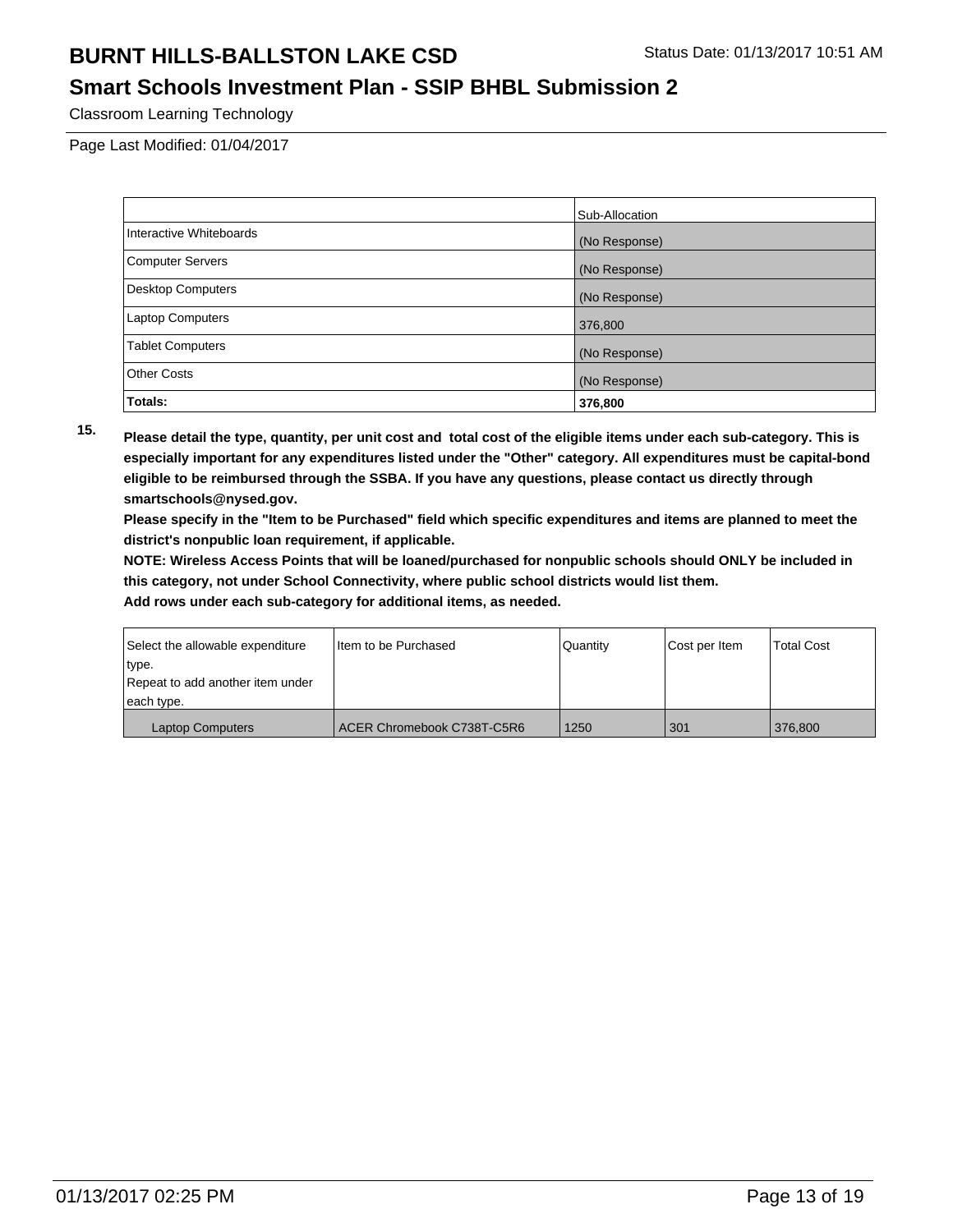### **Smart Schools Investment Plan - SSIP BHBL Submission 2**

Pre-Kindergarten Classrooms

Page Last Modified: 01/04/2017

**1. Provide information regarding how and where the district is currently serving pre-kindergarten students and justify the need for additional space with enrollment projections over 3 years.**

(No Response)

- **2. Describe the district's plan to construct, enhance or modernize education facilities to accommodate prekindergarten programs. Such plans must include:**
	- **Specific descriptions of what the district intends to do to each space;**
	- **An affirmation that pre-kindergarten classrooms will contain a minimum of 900 square feet per classroom;**
	- **The number of classrooms involved;**
	- **The approximate construction costs per classroom; and**
	- **Confirmation that the space is district-owned or has a long-term lease that exceeds the probable useful life of the improvements.**

(No Response)

**3. Smart Schools Bond Act funds may only be used for capital construction costs. Describe the type and amount of additional funds that will be required to support ineligible ongoing costs (e.g. instruction, supplies) associated with any additional pre-kindergarten classrooms that the district plans to add.**

(No Response)

**4. All plans and specifications for the erection, repair, enlargement or remodeling of school buildings in any public school district in the State must be reviewed and approved by the Commissioner. Districts that plan capital projects using their Smart Schools Bond Act funds will undergo a Preliminary Review Process by the Office of Facilities Planning.**

**Please indicate on a separate row each project number given to you by the Office of Facilities Planning.**

| Project Number |  |  |
|----------------|--|--|
| (No Response)  |  |  |

**5. If you have made an allocation for Pre-Kindergarten Classrooms, complete this table.**

**Note that the calculated Total at the bottom of the table must equal the Total allocation for this category that you entered in the SSIP Overview overall budget.**

|                                          | Sub-Allocation |
|------------------------------------------|----------------|
| Construct Pre-K Classrooms               | (No Response)  |
| Enhance/Modernize Educational Facilities | (No Response)  |
| Other Costs                              | (No Response)  |
| Totals:                                  |                |

**6. Please detail the type, quantity, per unit cost and total cost of the eligible items under each sub-category. This is especially important for any expenditures listed under the "Other" category. All expenditures must be capital-bond eligible to be reimbursed through the SSBA. If you have any questions, please contact us directly through smartschools@nysed.gov.**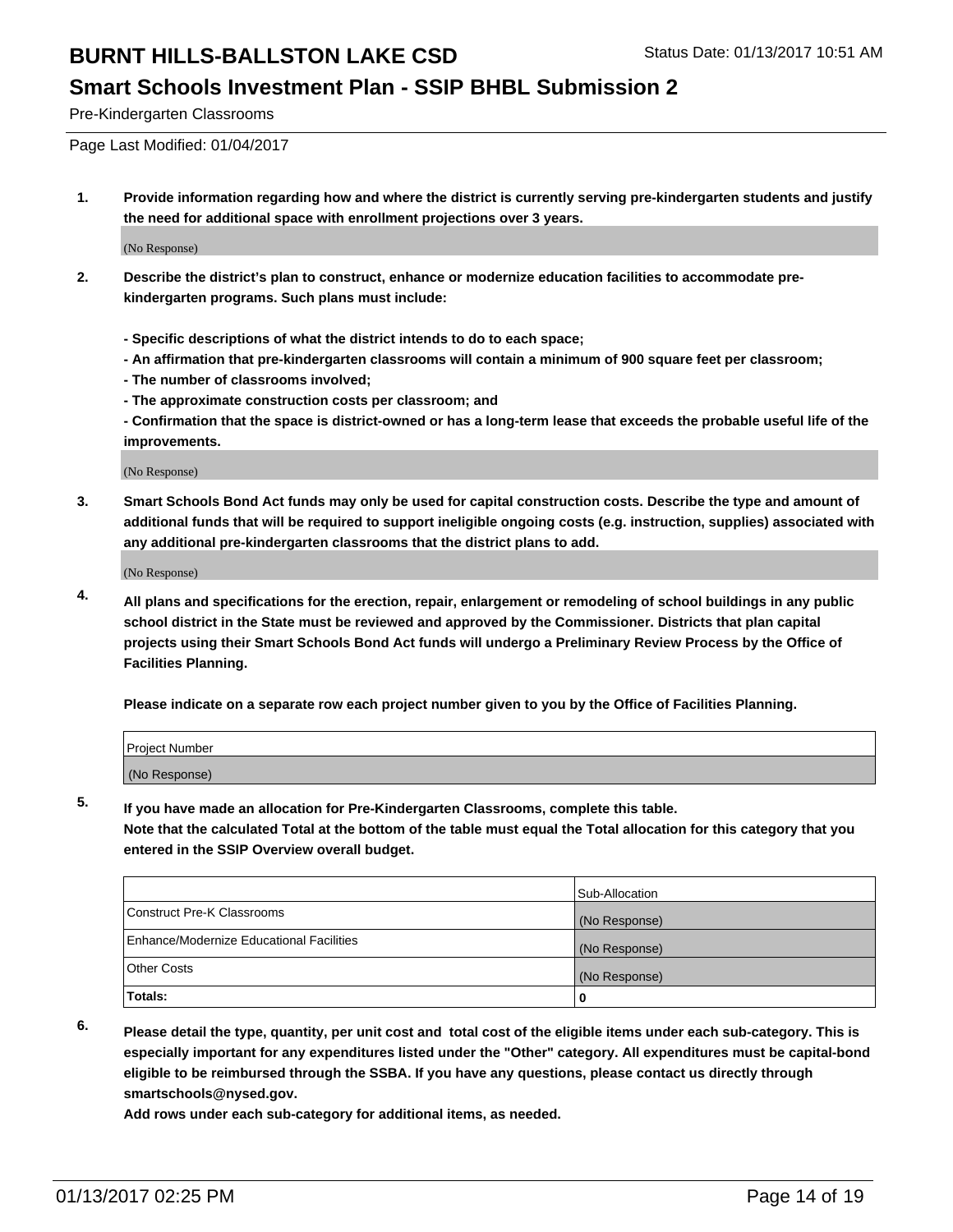# **Smart Schools Investment Plan - SSIP BHBL Submission 2**

Pre-Kindergarten Classrooms

Page Last Modified: 01/04/2017

| Select the allowable expenditure | Item to be purchased | Quantity      | Cost per Item | Total Cost    |
|----------------------------------|----------------------|---------------|---------------|---------------|
| type.                            |                      |               |               |               |
| Repeat to add another item under |                      |               |               |               |
| each type.                       |                      |               |               |               |
| (No Response)                    | (No Response)        | (No Response) | (No Response) | (No Response) |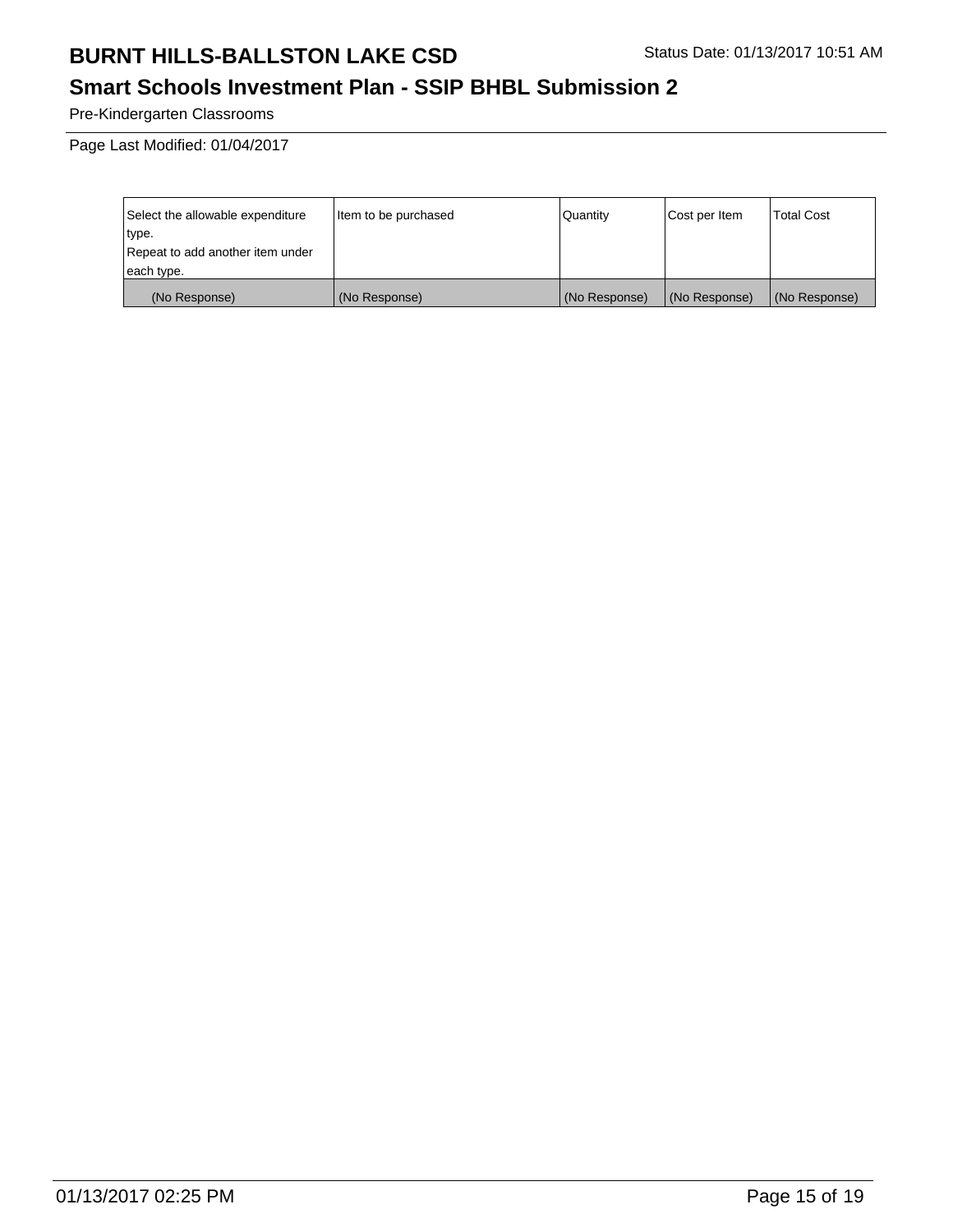### **Smart Schools Investment Plan - SSIP BHBL Submission 2**

Replace Transportable Classrooms

Page Last Modified: 10/11/2016

**1. Describe the district's plan to construct, enhance or modernize education facilities to provide high-quality instructional space by replacing transportable classrooms.**

(No Response)

**2. All plans and specifications for the erection, repair, enlargement or remodeling of school buildings in any public school district in the State must be reviewed and approved by the Commissioner. Districts that plan capital projects using their Smart Schools Bond Act funds will undergo a Preliminary Review Process by the Office of Facilities Planning.**

**Please indicate on a separate row each project number given to you by the Office of Facilities Planning.**

| <b>Project Number</b> |  |
|-----------------------|--|
| (No Response)         |  |

**3. For large projects that seek to blend Smart Schools Bond Act dollars with other funds, please note that Smart Schools Bond Act funds can be allocated on a pro rata basis depending on the number of new classrooms built that directly replace transportable classroom units.**

**If a district seeks to blend Smart Schools Bond Act dollars with other funds describe below what other funds are being used and what portion of the money will be Smart Schools Bond Act funds.**

(No Response)

**4. If you have made an allocation for Replace Transportable Classrooms, complete this table. Note that the calculated Total at the bottom of the table must equal the Total allocation for this category that you entered in the SSIP Overview overall budget.**

|                                                | Sub-Allocation |
|------------------------------------------------|----------------|
| Construct New Instructional Space              | (No Response)  |
| Enhance/Modernize Existing Instructional Space | (No Response)  |
| <b>Other Costs</b>                             | (No Response)  |
| Totals:                                        |                |

**5. Please detail the type, quantity, per unit cost and total cost of the eligible items under each sub-category. This is especially important for any expenditures listed under the "Other" category. All expenditures must be capital-bond eligible to be reimbursed through the SSBA. If you have any questions, please contact us directly through smartschools@nysed.gov.**

| Select the allowable expenditure | Item to be purchased | Quantity      | Cost per Item | <b>Total Cost</b> |
|----------------------------------|----------------------|---------------|---------------|-------------------|
| type.                            |                      |               |               |                   |
| Repeat to add another item under |                      |               |               |                   |
| each type.                       |                      |               |               |                   |
| (No Response)                    | (No Response)        | (No Response) | (No Response) | (No Response)     |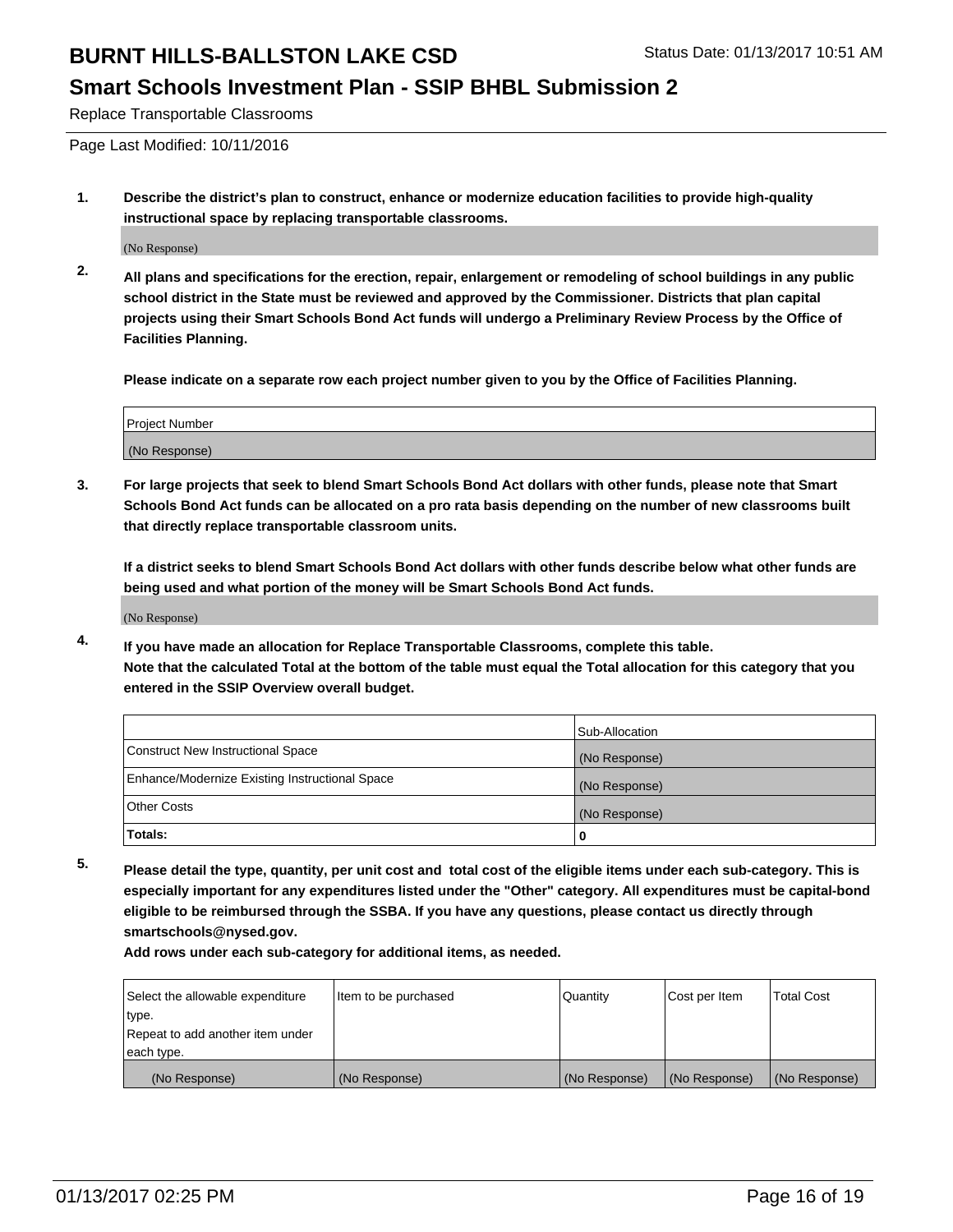### **Smart Schools Investment Plan - SSIP BHBL Submission 2**

High-Tech Security Features

Page Last Modified: 10/11/2016

**1. Describe how you intend to use Smart Schools Bond Act funds to install high-tech security features in school buildings and on school campuses.**

(No Response)

**2. All plans and specifications for the erection, repair, enlargement or remodeling of school buildings in any public school district in the State must be reviewed and approved by the Commissioner. Districts that plan capital projects using their Smart Schools Bond Act funds will undergo a Preliminary Review Process by the Office of Facilities Planning.** 

**Please indicate on a separate row each project number given to you by the Office of Facilities Planning.**

| Project Number |  |
|----------------|--|
| (No Response)  |  |

- **3. Was your project deemed eligible for streamlined Review?**
	- □ Yes
	- $\square$  No
- **4. Include the name and license number of the architect or engineer of record.**

| Name          | License Number |
|---------------|----------------|
| (No Response) | (No Response)  |

**5. If you have made an allocation for High-Tech Security Features, complete this table. Note that the calculated Total at the bottom of the table must equal the Total allocation for this category that you entered in the SSIP Overview overall budget.**

|                                                      | Sub-Allocation |
|------------------------------------------------------|----------------|
| Capital-Intensive Security Project (Standard Review) | (No Response)  |
| <b>Electronic Security System</b>                    | (No Response)  |
| <b>Entry Control System</b>                          | (No Response)  |
| Approved Door Hardening Project                      | (No Response)  |
| <b>Other Costs</b>                                   | (No Response)  |
| Totals:                                              | 0              |

**6. Please detail the type, quantity, per unit cost and total cost of the eligible items under each sub-category. This is especially important for any expenditures listed under the "Other" category. All expenditures must be capital-bond eligible to be reimbursed through the SSBA. If you have any questions, please contact us directly through smartschools@nysed.gov.**

| Select the allowable expenditure | Item to be purchased | <b>Quantity</b> | Cost per Item | <b>Total Cost</b> |
|----------------------------------|----------------------|-----------------|---------------|-------------------|
| type.                            |                      |                 |               |                   |
| Repeat to add another item under |                      |                 |               |                   |
| each type.                       |                      |                 |               |                   |
| (No Response)                    | (No Response)        | (No Response)   | (No Response) | (No Response)     |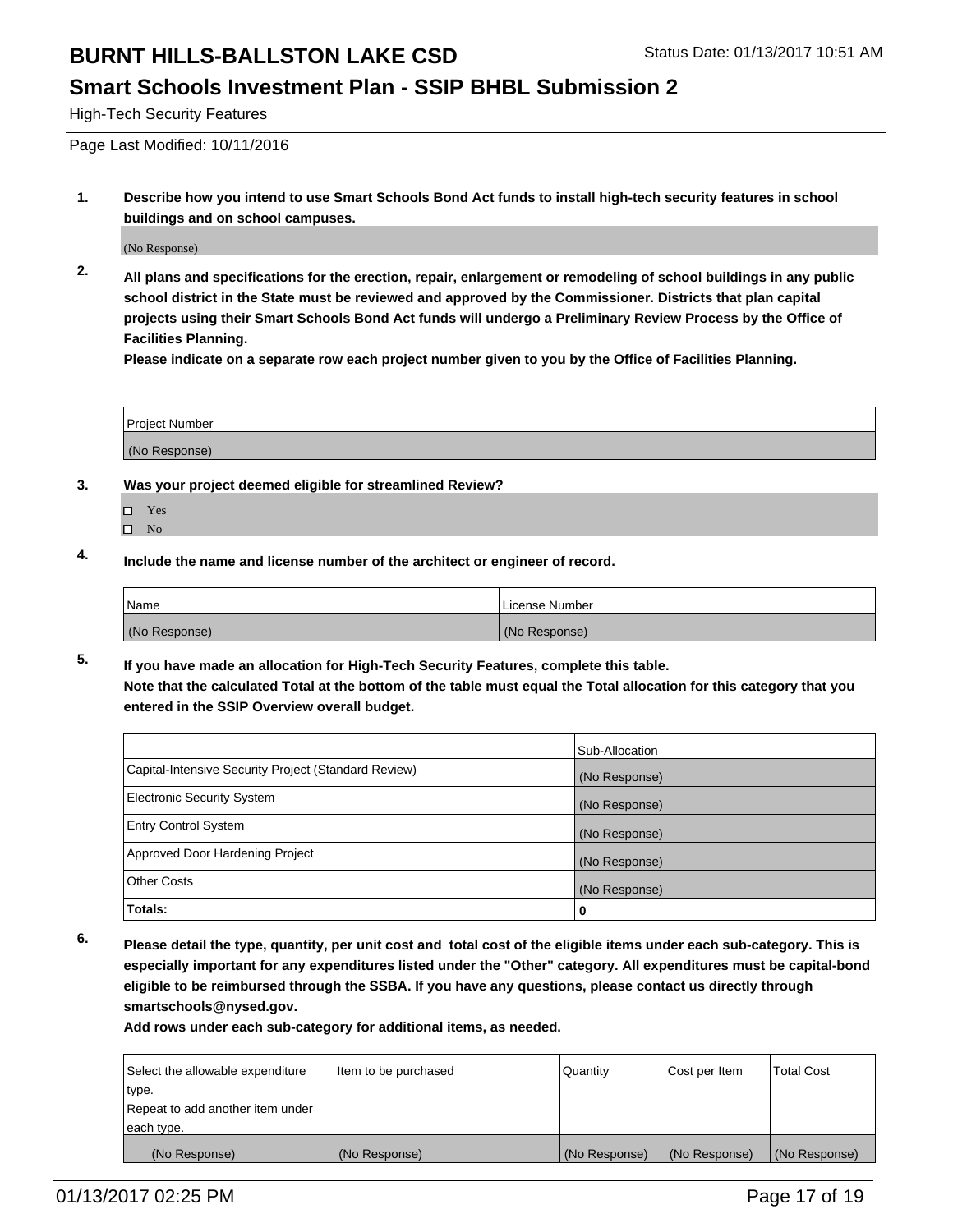# **Smart Schools Investment Plan - SSIP BHBL Submission 2**

Report